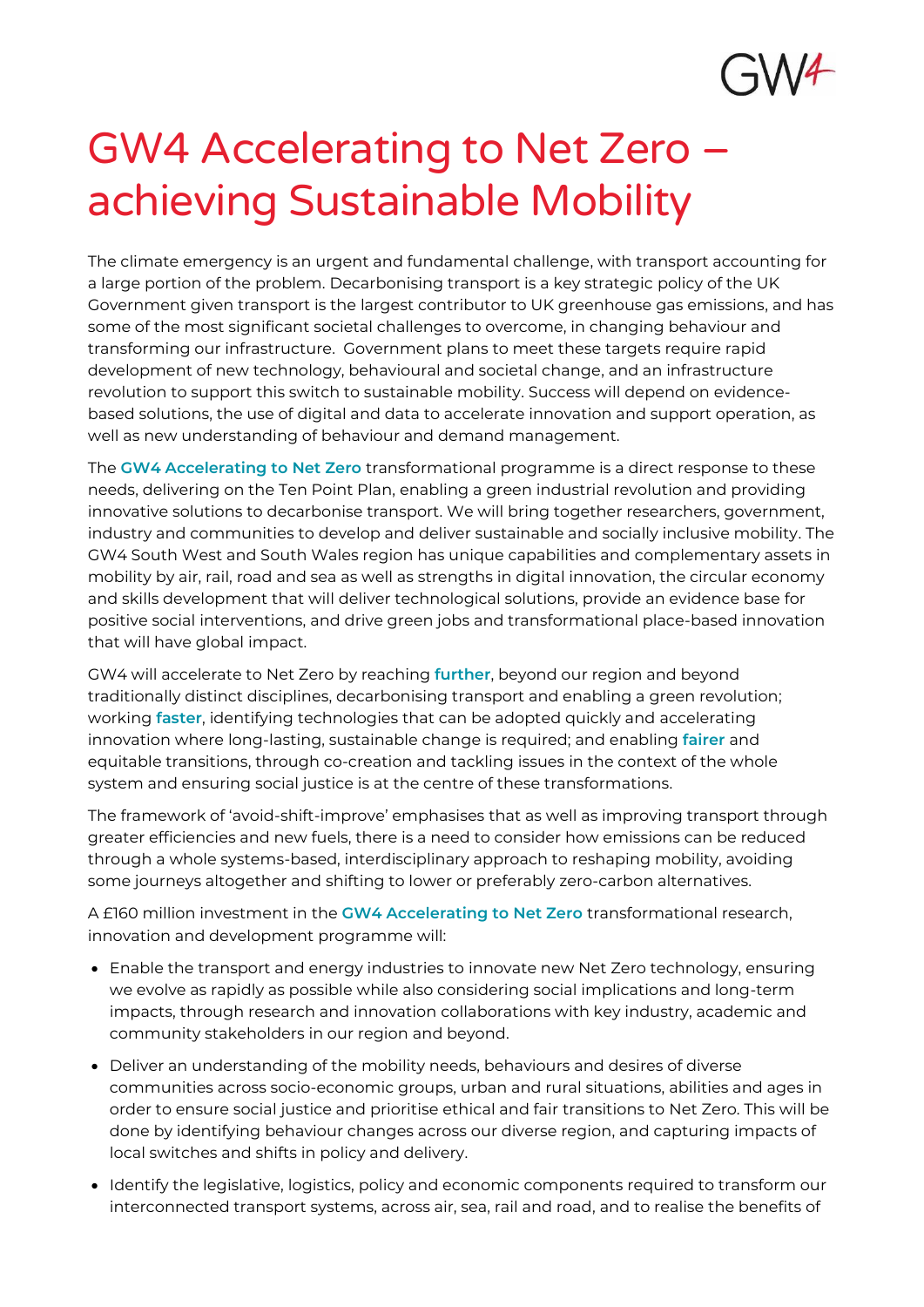

shared solutions and infrastructure.

• Achieve more liveable communities and sustainable lifestyles that incorporate active travel and adopt radically different approaches to land use and infrastructure, by progressing all our ambitions through a whole systems approach.



The region is unique in our engagement with aviation and maritime industries, and a leader in data and digital innovation. Combined with our expertise in road and rail, and systems and society, the GW4 South West and South Wales region can innovate, change and transform transport and mobility across the UK and the world. The GW4 Alliance brings together Bath, Bristol, Cardiff and Exeter universities who actively collaborate with our communities, government and a breadth of industries who are all essential partners, keenly engaged in driving this change. The GW4 universities make a substantial contribution to the global knowledge economy, have a combined research income over £370m, a turnover over £1.8bn, employ over 8,000 academic staff, and provide training for over 27,600 postgraduate and 79,200 undergraduate students. In the region, the aerospace, maritime and rail sectors support this bid and this proposal will integrate their own plans for Net Zero with the research and innovation of our research-intensive universities in order to harness these collective strengths.

### **International Leadership of the Aviation Sector**

Rapid decarbonisation of aviation is particularly challenging due to the complex nature of the infrastructure required for flight, coupled with the additional challenges posed by extreme changes in pressures and temperatures at altitude and the extended journey times which mean that solutions used in other forms of transport are not easily adapted to these settings. Flights themselves represent an interconnected and critical challenge for carbon emissions including: movement of passengers and heavy goods vehicles to and from airports; airport energy consumption including off-road ground vehicles; the evolution of sustainable aviation fuels; and the materials and technology necessary for clean technology. On top of this, consumer behaviour, lifestyle changes, environmental concerns over emissions and flight paths, supply chain analysis and the multifaceted nature of the legislative and policy landscape provide additional complexity which requires an interdisciplinary collaborative approach for academia, industry and governments.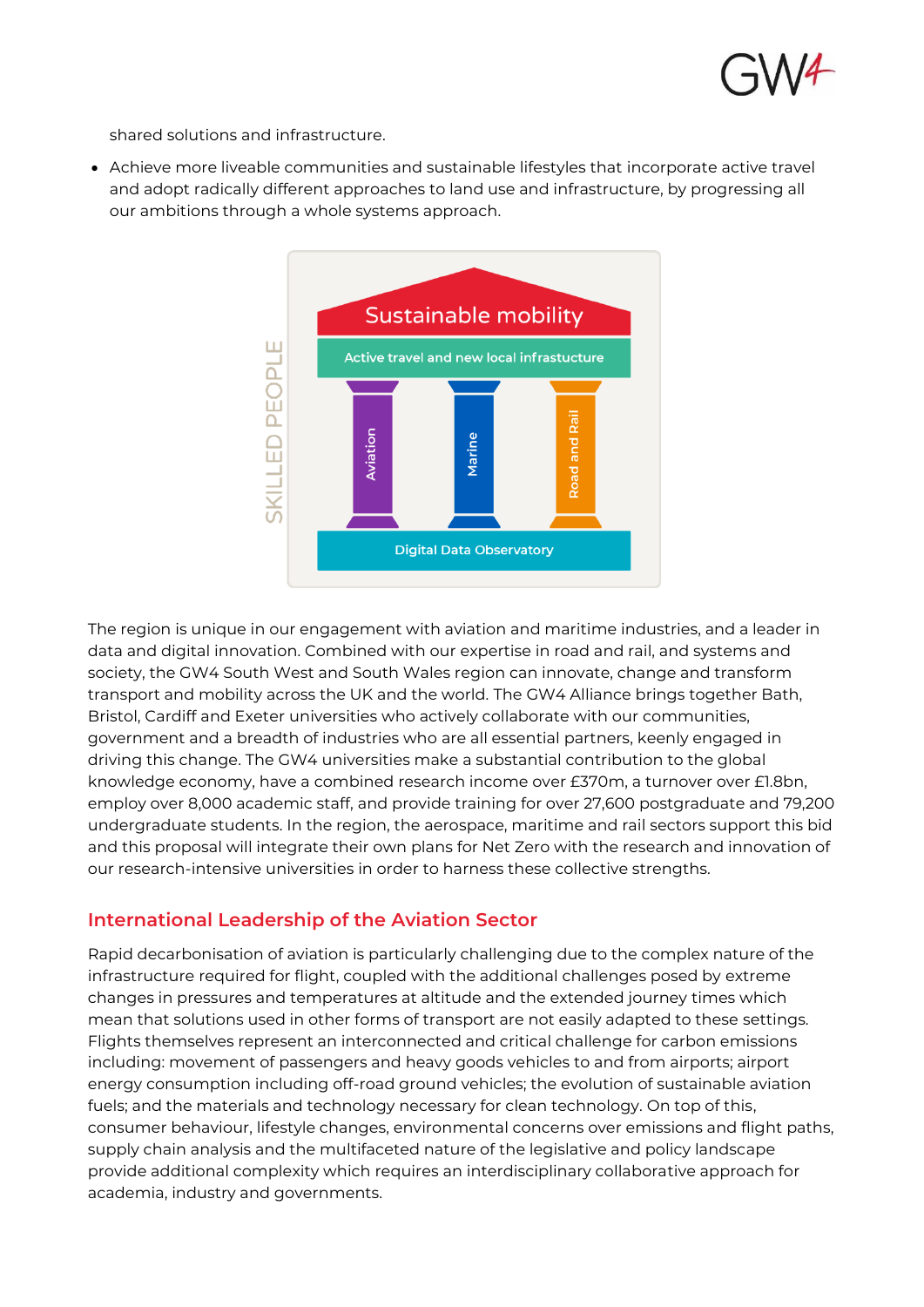

The region is home to the largest aerospace sector in the UK, benefitting from substantial industrial and capital investment. With an ecosystem of large industrial multi-nationals, multiple airports and innovation driven SMEs, GW4 academics are working with the whole value chain through established relationships with key partners. This is exemplified by the complementary bid for support of a South West Aerospace and Aviation Cluster submitted to the CSR by Bristol Airport with support from the West of England Aerospace Forum, GW4 universities and companies including Airbus, GKN and Rolls Royce, to drive and support sector innovation. The CSR submission from the Western Gateway proposes an Advanced Engineering Centre to accelerate Net Zero manufacturing. Complementing these proposals, our universities have proved that partnering with disruptive SMEs has been a powerful approach to deliver innovation, de-risking technological advances and ensuring wider market adoption from larger partners. Examples of these types of partnerships across GW4 include: Green Air who have a demonstrator aircraft fueled by hydrogen fuel cells; Protium who are looking at infrastructure for hydrogen refueling at Cardiff airport; and Dragonfly who are looking at technology integration of batteries and hydrogen.

GW4 universities have nationally and internationally-leading expertise in the fueling and design of aircraft and data-driven technologies, and have identified a critical gap in the current research and innovation landscape. In parallel to the sector-driven innovation needs, fundamental research is urgently required to consider the longer-term sustainability of the technology, durability and recyclability of the materials and integration of infrastructure and safety, as well as the public acceptability and adoption of the new technologies. Given the urgency of the Net Zero challenge, much of the work in industry is looking at these most immediate needs for the sector. A longitudinal perspective is not only important for the technologically-driven aspects of decarbonising the aviation sector but fundamental for understanding how the sector can act within a circular economy, the environmental psychology of customers and the implications of fiscal de-/incentives on demand which need to be coupled with their environmental impact.

To tackle such long-term, cross-sector challenges, the vision is to set up a  $£40m$  Centre for Green Aviation which focuses on pulling expertise from across the discipline and institute divide, building on ongoing projects that are pushing the current boundaries in technological understanding, providing data and evidence to inform and optimise long-term solutions, and working alongside our industrial partners to help shape a future sustainable aviation sector. This interdisciplinary approach must be included in the challenge to deliver rapid decarbonisation in line with the Jet Zero strategy, to achieve Net Zero for aviation emissions by 2050, and domestic airport operations and emissions by 2040.

### **The Maritime Environment – geographically influential**

With a long coastline, deep rooted maritime history and high concentration of industry, the South West and South Wales region has world class expertise in **maritime** research, including clean propulsion. Regional maritime assets are significant and varied, spanning from small scale aquaculture to commercial and naval shipbuilding, including Devonport which is the UK's largest naval base. 95% of all import and export tonnage is transported by sea, therefore transition to Net Zero by 2050 relies on developing integrated transport systems across road, rail, marine and air, national and regional regulation, as well as management of the marine environment. It is intimately interconnected with the shore, from transportation of people and goods in and out of city ports, to co-locating vehicle emissions with high density populations. The Ocean Futures initiative led by Maritime UK is mapping the route to Net Zero, supporting the Clean Maritime Plan, and is ready to engage, collaborate and support GW4. Such work is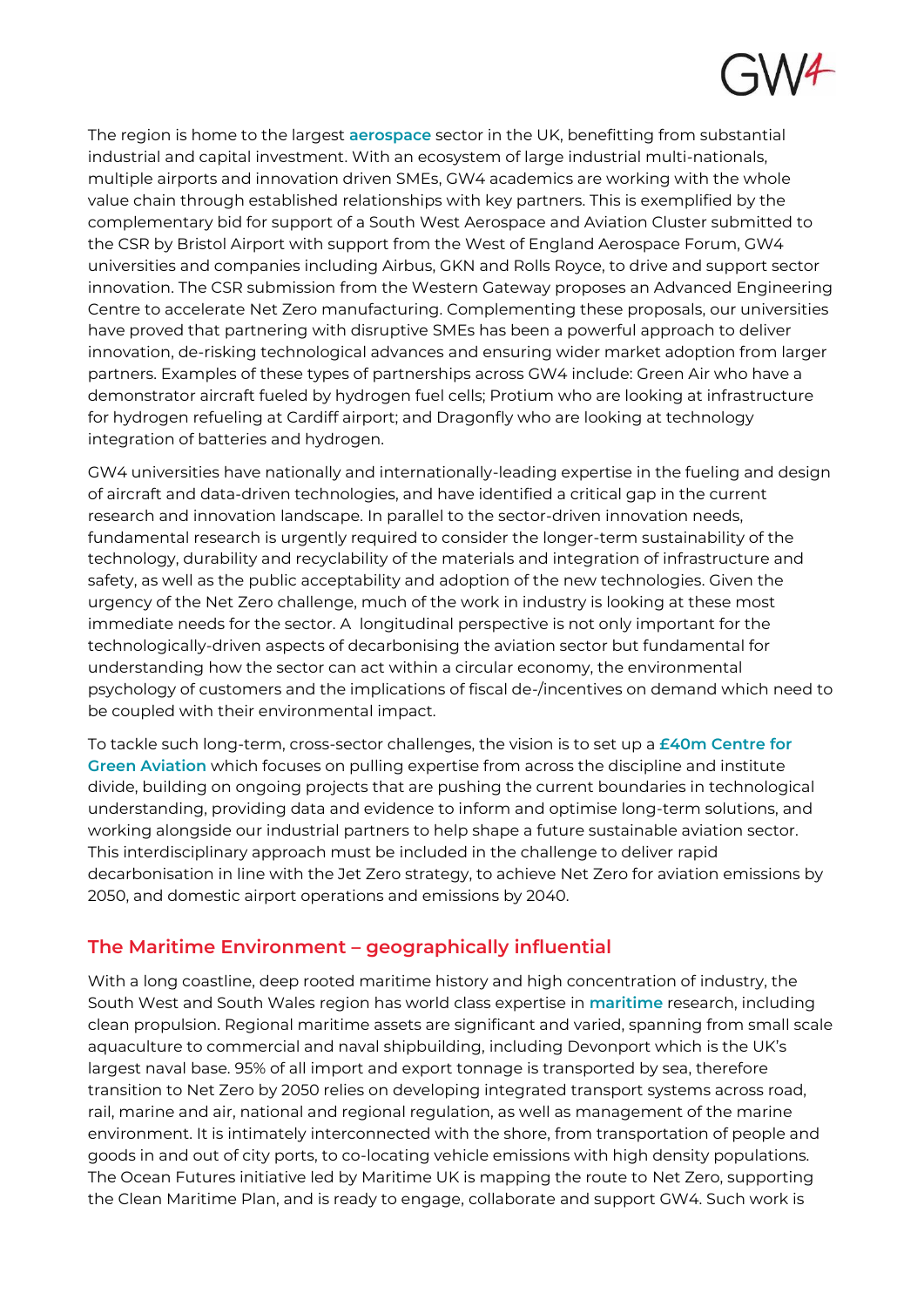

evident through the development of the e-Voyager, the UK's first fully electric domestic ferry as part of the UK's drive towards zero emission shipping. The Centre for Future Clean Mobility based in Exeter is helping lead development of clean maritime propulsion. And the design of hydrogen and smart local energy systems is being tested as part of the Milford Haven: Energy Kingdom project. The transition from diesel to alternative fuel including fuel cells and ammonia will be tested as part of the proposed GW4 maritime living labs.

The marine environment with its substantial offshore wind, tidal and wave energy resources and testing facilities, is fast developing significant new power generation. Our region is set to be the biggest site in Europe for offshore floating wind energy and new developments in tidal energy in Wales are set to be the largest in Europe. The region therefore offers a unique opportunity for the UK to become a world-leader in maritime energy capture. Investment in a new living lab, a distributed  $f$ 40m Centre for Sustainable Maritime, to complement the work of the Offshore Renewable Energy Catapult and the WaveHub, Fabtest and Marine Energy Wales META marine renewable test facilities, offers an opportunity to comprehensively grow the sector as well as an exciting opportunity for extensive off-setting by harnessing our natural assets and the potential of offshore renewables.

Coastal communities often have concerns and challenges that are distinct to both rural and to urban environments. Indeed, rural and coastal areas often suffer hidden deprivation, where there are strong links to high levels of ill health and disease. Our ambition to enable transitions that can improve society gives us the mandate to build better health, wellbeing and quality of life into the solutions that will deliver Net Zero across our region. Living labs across some of the key ports and harbours of the GW4 coastal region, e.g. Plymouth, Avonmouth and Cardiff harbours, will investigate how investment in smart energy solutions of these transport hubs combined with energy-generating technology close to coastal communities, can offer opportunities to secure fair transitions to Net Zero, directly contributing to Government ambitions for 'levelling up' in its fullest sense. These living labs will adopt a systems approach, and facilitate the development and integration of decision intelligence data in the maritime supply chain and the operation of ports, for example by determining the vehicle routing, facility location, warehousing and logistics in more efficient and sustainable ways.

### **Road and Rail – transforming the inland infrastructure**

Our geographical and demographic diversity, of rural and urban, affluence and deprivation interface with the region's transport networks, especially rail. Notably much of the planned mainline rail electrification west of Bristol has not taken place which will impact the transition to Net Zero. The region's infrastructure for both passenger and freight, and recent expansion of the rail network, including reinstatement of defunct lines, are important assets for transition towards Net Zero rail and shifting freight away from the road network. There are timely opportunities for GW4 researchers to engage with the £150m investment in track and rolling stock testing Global Centre of Rail Excellence (GCRE) located in South Wales, the Wales Innovation Network and the UK Rail Research and Innovation Network to deliver significant change in this sector that enables a fairer transition towards Net Zero.

Electrification of the network is providing a feasible solution for achieving this sector's Net Zero aims but raises questions around power, for example national electricity mixes and alternative energy sources in regions where connection to the network is infeasible. We are proposing a £30m GW4 Rail Research Hub at the planned GCRE site which will enable large-scale testing to investigate the effects of this significant load on the grid, local integration of renewables, alternative power sources including ammonia, hydrogen and hybrid solutions, electricity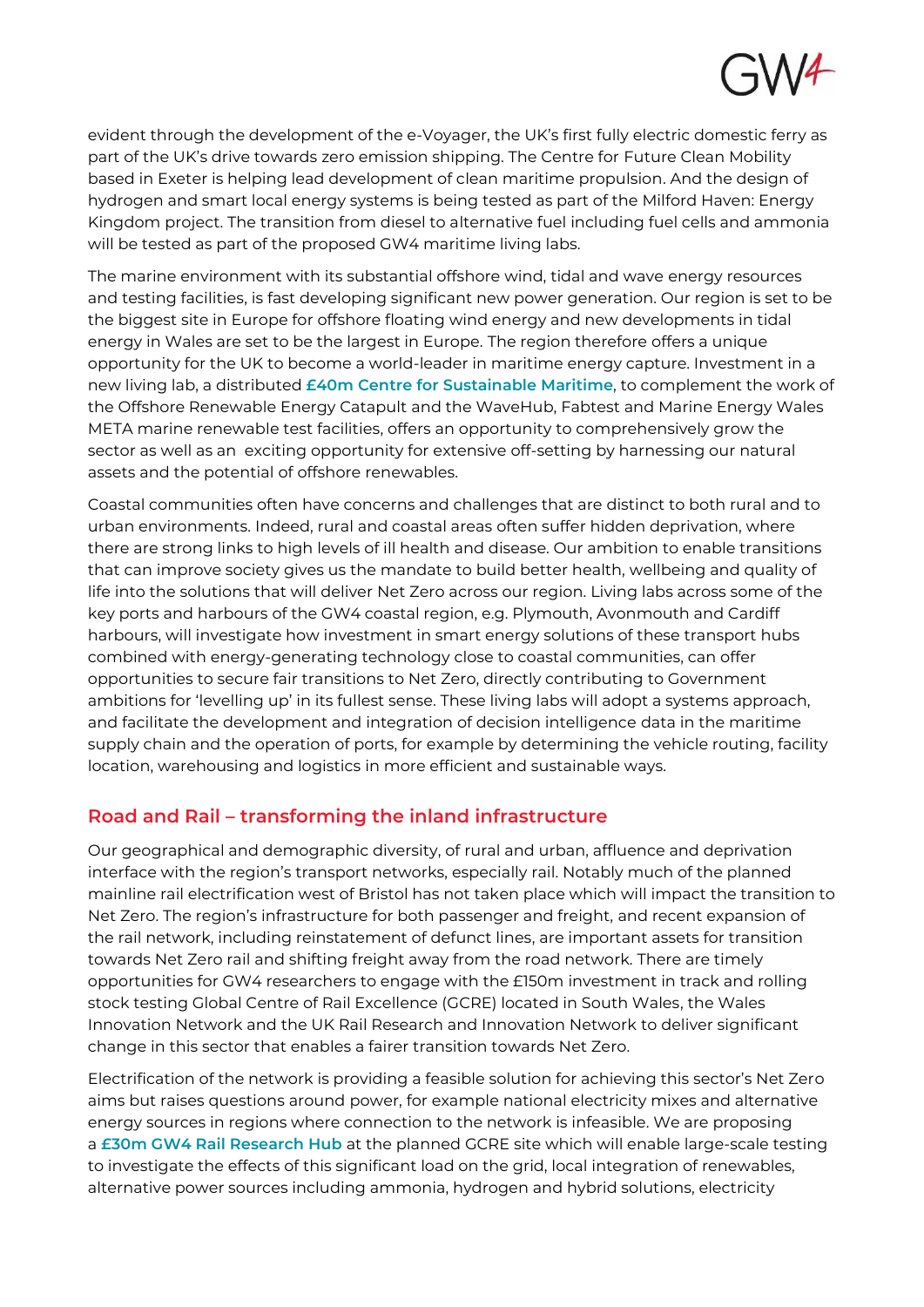

storage and associated charging and recyclability as well as challenges around the capacity of electrified engines in relation to the transport of freight at high speed.

Digitalisation has the potential to enable transformative advances in all aspects of rail travel, from asset management to improving the passenger experience. With the ability to trial new infrastructure including signaling, as well as a full station environment, excellent links with other modes of transport including road, sea and aviation, and the potential to collocate with other transport sector testing facilities, GW4's rail hub will provide a unique ability to research aspects related to the integration of the transport system. These will include the sharing of digital information for timetabling, optimising freight/passenger movement, ticketing and issues relating to cybersecurity. We therefore propose investment in building a digital twin of the South West rail infrastructure which will establish the potential for continuous or intermittent electrification using a combination of direct-wire supply, battery powered trains and recharging stations.

With a unique capacity for long-term continuous testing, the GW4 rail hub will facilitate the development of solutions in all aspects related to a whole life approach of rail operation, maintenance and decommissioning including durability, monitoring (usage, condition), range (particularly for alternative fuels), human factors (driver fatigue and user experience), safety (lightning, insulation, ammonia usage), repairs (structural health monitoring) and recyclability.

Furthermore, a **£10m investment** will enable the main railway stations in the whole GW4 region to get involved via Rail Living Labs by building on existing initiatives such as the West of England being one of only four Future Transport Zones in the country. These living labs will test the implementation of outcomes from the GW4 rail hub at the GCRE on a larger scale including social practices of mobility, enabling a better understanding of demand for mobility and how we can see changes in mobility decision making - including integrated transport ticketing solutions, fiscal de-/incentives focus and the provision of SMART mobility infrastructure linking transport hubs - working closely with local communities and with a focus on user and community engagement. Research will focus on how these innovative rail transport hubs will be key in the regeneration of our urban areas and will help the 'levelling up' of the region. They will support the region in its agenda of 'building back better' by taking advantage of changing mobility patterns resulting from an increase in working from home, reduced car traffic, improved wellbeing, and revitalised local shopping and living patterns.

Rural areas present a particular challenge for Net Zero in the mobility sector given their dependence on cars as an accessible and relatively affordable mode of essential transport necessary to access food, education and work. For example, newly electrified railways in Wales could be powered by community-owned solar and battery storage located next to railway lines, or extended through use of hydrogen fuel cells. Our region is home to (i) the world leading Institute for Advanced Automotive Propulsion Systems (IAAPS), a centre of excellence for research, innovation, enterprise and education, supporting the future direction of the automotive industry, and (ii) the Centre for Future Clean Mobility which is driving development of clean powertrains for construction, heavy work and defence vehicles.

## **Digital Technologies – underpinning our understanding, driving our innovation**

As a region, we have taken a leading role in developing digital technologies that are transforming people's lives and driving social change. We will build on our digital capability by developing a £40m mobility data observatory, creating an environment built on real-world data collection through surveys and capturing behaviour utilising innovative digital technology